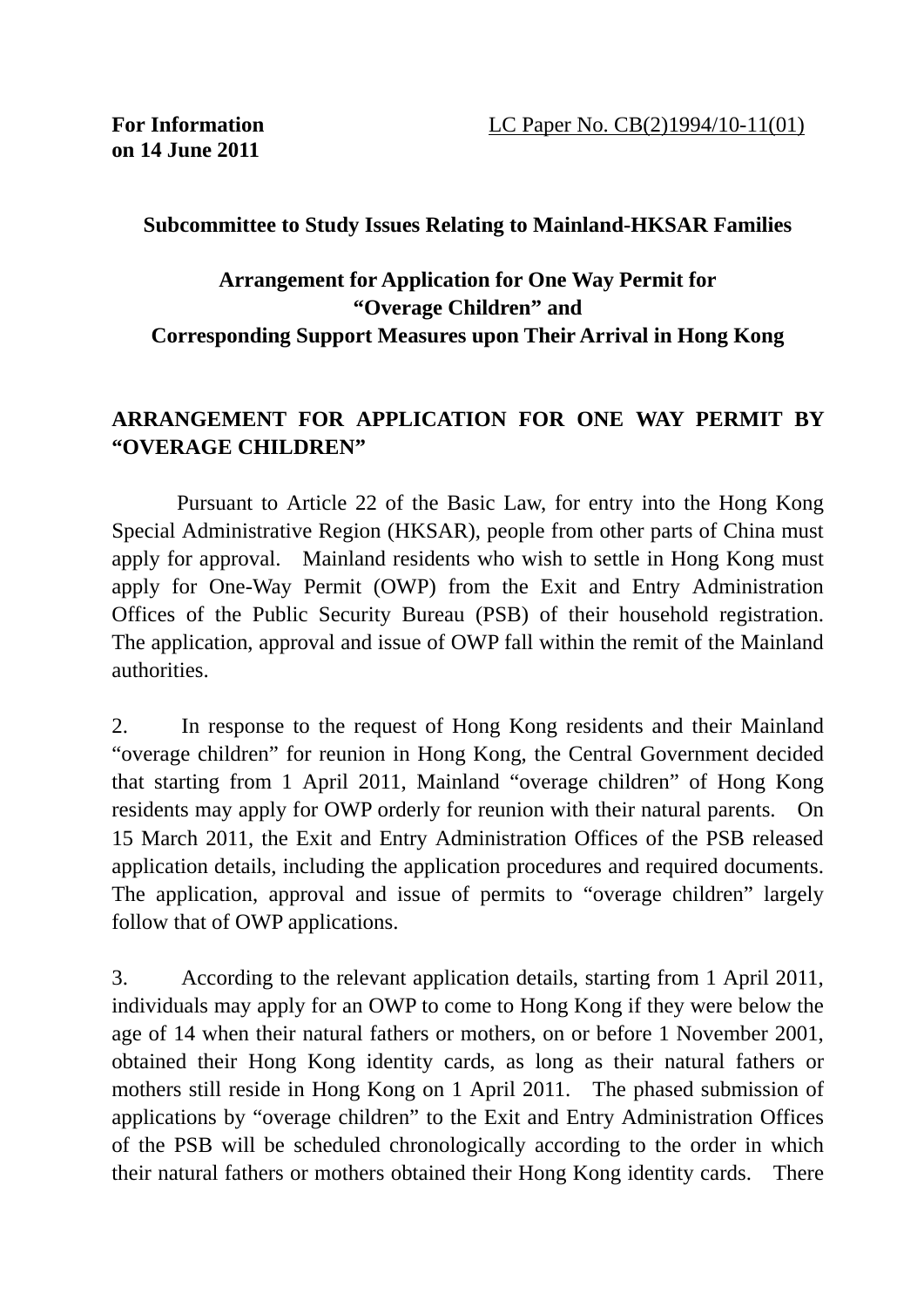is no deadline for the submission of applications.

4. According to the announcement made by the Mainland authorities, starting from 1 April 2011, applicants whose parents obtained their first Hong Kong identity cards on or before 31 December 1979, may submit applications for OWPs at the Exit and Entry Administration Offices of the PSB, at the county (or above) level of their household registration. The Mainland authorities will promulgate separately the timetable for phased submission of applications from other eligible Mainland "overage children".

5. According to the Mainland authorities, the arrangement for "overage children" has been implemented in a smooth and orderly manner since 1 April 2011. As at end of May, about 170 "overage children" were issued with OWPs to enter Hong Kong. The Immigration Department has established communication mechanism with the Mainland authorities to exchange views on application and related matters from time to time.

## **CORRESPONDING ARRANGEMENTS TO SUPPORT THE "OVERAGE CHILDREN"**

6. As in the case of other entrants from the Mainland on OWP, the HKSAR Government will provide corresponding support services (e.g. retraining, employment services etc.) for the "overage children" to facilitate their early integration into the community.

7. At present, the Home Affairs Department (HAD) publishes the "Service Handbook for New Arrivals" and provides adaptation courses for new arrivals from the Mainland (NAs) to facilitate their understanding of Hong Kong and early integration into local life. The HAD will ensure that the above services will suit the needs of the new arrivals including "overage children".

8. Furthermore, the HKSAR Government has, over the years, been allocating resources to provide free and comprehensive employment services for job-seekers, including NAs. The HKSAR Government is fully committed to assisting "overage children" in employment. Dedicated counters are set up in the Labour Department's Job Centres throughout the territory to provide job referral services to NAs. Employment briefings are organised to help them better understand the local labour market situation and improve job search skills.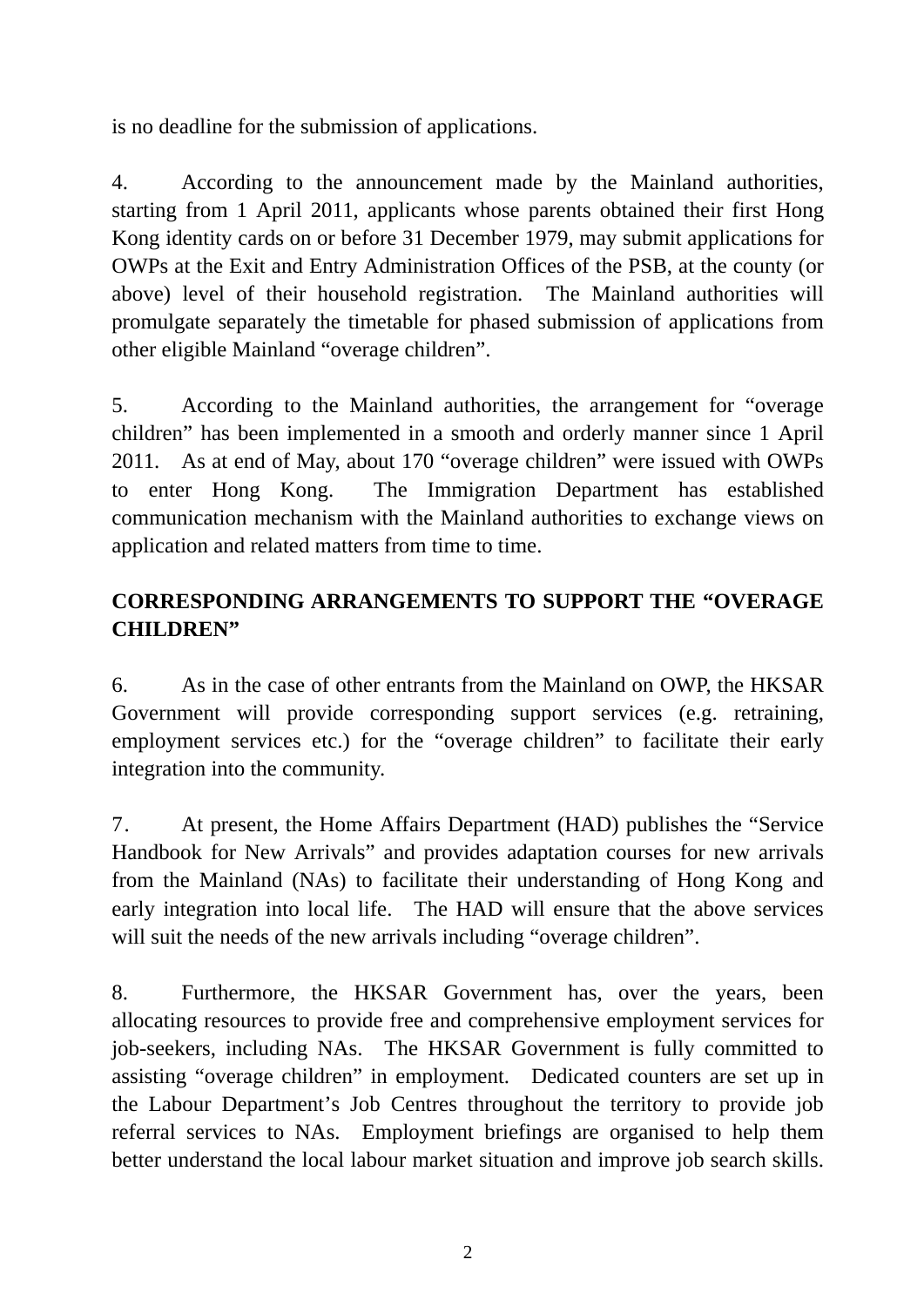New arrival job seekers may also participate in the various specialised employment programmes to enhance employability. The Employees Retraining Board (ERB) also provides sufficient training opportunities. In 2011-12, the ERB plans to offer 130 000 training places and has earmarked resources for 30 000 places in reserve. It is estimated that the ERB training places should be adequate for meeting the training needs of the public, including NAs.

9. Newly arrived "overage children" with the housing needs may apply for public housing through existing channels. For instance, those who are adults, together with their family members, may apply for inclusion into the public housing tenancy of their elderly parents subject to fulfilling the eligibility criteria of the concerned addition policy. NAs with housing needs and satisfying the eligibility criteria may apply for public housing notwithstanding that they have been residing in Hong Kong for less than seven years. Irrespective of whether the applicant himself meets the residence requirement, when the application is due for allocation of public rental housing, he and his family on the waiting list may be allocated a public housing flat on the condition that at least half of the family members have resided in Hong Kong for seven years at the time of allocation.

10. Hong Kong residents are eligible to access the public healthcare services delivered by the Hospital Authority and the Department of Health at highly subsidised rates as "Eligible Persons". "Overage children" when settled in Hong Kong become Eligible Persons may equally make access to public healthcare services too. We will monitor the service demand of these "overage children" for public healthcare services.

11. Separately, to be eligible for the Comprehensive Social Security Assistance (CSSA), an applicant aged 18 or above must have been a Hong Kong resident for at least seven years and pass a means test. In exceptional circumstances, however, the Director of Social Welfare can exercise discretion to grant CSSA to a person who does not meet the residence requirement. Apart from CSSA, as in the case of other NAs, where there are proven needs and the relevant eligibility criteria are satisfied, other forms of assistance and support are available to "overage children" from the Social Welfare Department irrespective of their years of residence in Hong Kong. These include employment support services, emergency relief, temporary grants from charitable trust funds to tide over special and emergency situations, medical waiver, child care services,